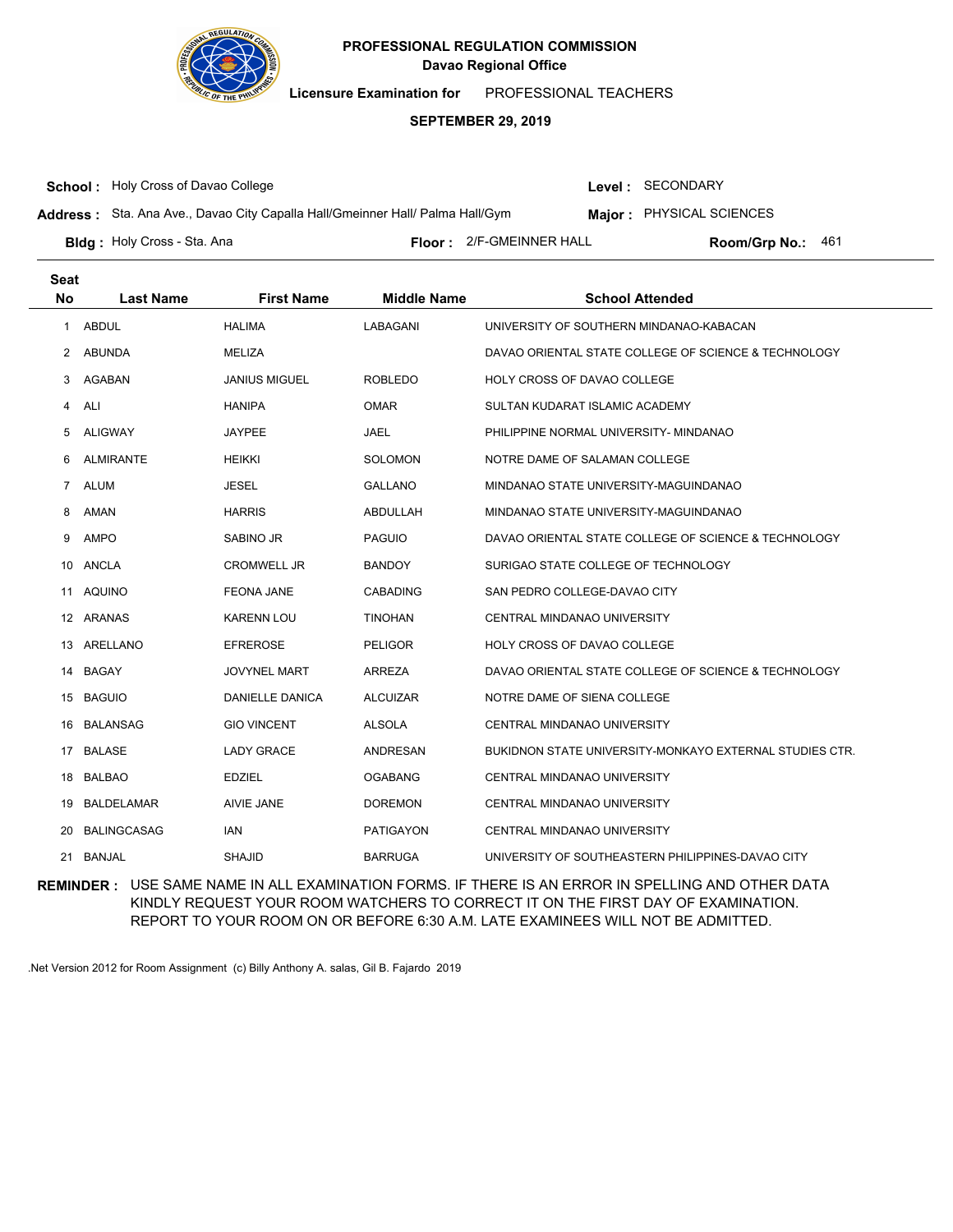

**Licensure Examination for**  PROFESSIONAL TEACHERS

### **SEPTEMBER 29, 2019**

**School :** Holy Cross of Davao College

Bldg: Holy Cross - Sta. Ana

Level : SECONDARY

**Address :** Sta. Ana Ave., Davao City Capalla Hall/Gmeinner Hall/ Palma Hall/Gym

**Major : PHYSICAL SCIENCES** 

**Floor :** 2/F-GMEINNER HALL

Room/Grp No.: 462

| <b>Seat</b><br><b>No</b> | <b>Last Name</b>  | <b>First Name</b>     | <b>Middle Name</b> | <b>School Attended</b>                                      |
|--------------------------|-------------------|-----------------------|--------------------|-------------------------------------------------------------|
| 1                        | <b>BARICUATRO</b> | <b>IAN GLEN</b>       | CAGALITAN          | RAMON MAGSAYSAY MEMORIAL COLLEGES                           |
| $\mathbf{2}^{\prime}$    | <b>BAUTISTA</b>   | <b>BRIANA ROZAINE</b> | <b>BELLA</b>       | UNIVERSITY OF SOUTHEASTERN PHILIPPINES-DAVAO CITY           |
| 3                        | <b>BELTRAN</b>    | <b>JIMMEL ACE</b>     | <b>SUMALIAN</b>    | UNIVERSITY OF SOUTHERN MINDANAO-KABACAN                     |
| 4                        | <b>BETE</b>       | <b>MALYN</b>          | <b>ABAO</b>        | CENTRAL MINDANAO UNIVERSITY                                 |
| 5                        | <b>BIDES</b>      | <b>LIMURIEL JAY</b>   | <b>ABAN</b>        | DAVAO DEL NORTE STATE COLLEGE                               |
| 6                        | <b>BORJA</b>      | RIEZEL JOY            | <b>BEBERINO</b>    | SURIGAO STATE COLLEGE OF TECHNOLOGY                         |
| 7                        | <b>BORRES</b>     | <b>OWEN HEART</b>     | <b>LIBRADO</b>     | CENTRAL MINDANAO UNIVERSITY                                 |
| 8                        | <b>BRIGOLE</b>    | <b>RITCHELLE</b>      | ABAD               | <b>HOLY CROSS OF BANSALAN JUNIOR COLLEGE</b>                |
| 9                        | <b>BUHAYAN</b>    | <b>RUDELINA</b>       | <b>GORGONIO</b>    | SAINT PETER'S COLLEGE OF TORIL                              |
| 10                       | BUL-AN            | <b>KEVIN</b>          | <b>MAHINAY</b>     | ALEMARZ SCH. OF SCIENCE & TECH FOUND INC.-VALENCIA,BUKIDNON |
| 11                       | <b>BUNANE</b>     | <b>BENJI</b>          | <b>NABALES</b>     | <b>CENTRAL MINDANAO UNIVERSITY</b>                          |
| 12                       | <b>CABACTULAN</b> | <b>JAIVY</b>          | <b>CULTURA</b>     | CENTRAL MINDANAO UNIVERSITY                                 |
| 13                       | CABANTAC          | <b>ALGEMAR</b>        | <b>TURADO</b>      | SURIGAO STATE COLLEGE OF TECHNOLOGY                         |
| 14                       | CADAYONA          | <b>ALLSCELO</b>       | <b>SUMATRA</b>     | <b>CENTRAL MINDANAO UNIVERSITY</b>                          |
| 15                       | <b>CADORNA</b>    | <b>APRIL ROSE</b>     | <b>BESIN</b>       | CENTRAL MINDANAO UNIVERSITY                                 |
| 16                       | <b>CALABROSO</b>  | QUENNIE               | <b>RUBIO</b>       | UNIVERSITY OF SOUTHERN MINDANAO-KABACAN                     |
| 17                       | CALUGAS           | <b>PRINCESS</b>       | <b>ASISTER</b>     | <b>CENTRAL MINDANAO UNIVERSITY</b>                          |
| 18                       | CANICO            | <b>MARIANIE</b>       | <b>POGATA</b>      | MINDANAO STATE UNIVERSITY-MARAWI CITY                       |
| 19                       | CANOY             | AMIE GRACE            | <b>GESTA</b>       | SURIGAO STATE COLLEGE OF TECHNOLOGY                         |
| 20                       | CANOY             | <b>ROLAND</b>         |                    | CENTRAL MINDANAO UNIVERSITY                                 |
| 21                       | <b>CHING</b>      | <b>JOANNE JANE</b>    | <b>RAPALES</b>     | UNIVERSITY OF THE IMMACULATE CONCEPTION-DAVAO               |

**REMINDER :** USE SAME NAME IN ALL EXAMINATION FORMS. IF THERE IS AN ERROR IN SPELLING AND OTHER DATA KINDLY REQUEST YOUR ROOM WATCHERS TO CORRECT IT ON THE FIRST DAY OF EXAMINATION. REPORT TO YOUR ROOM ON OR BEFORE 6:30 A.M. LATE EXAMINEES WILL NOT BE ADMITTED.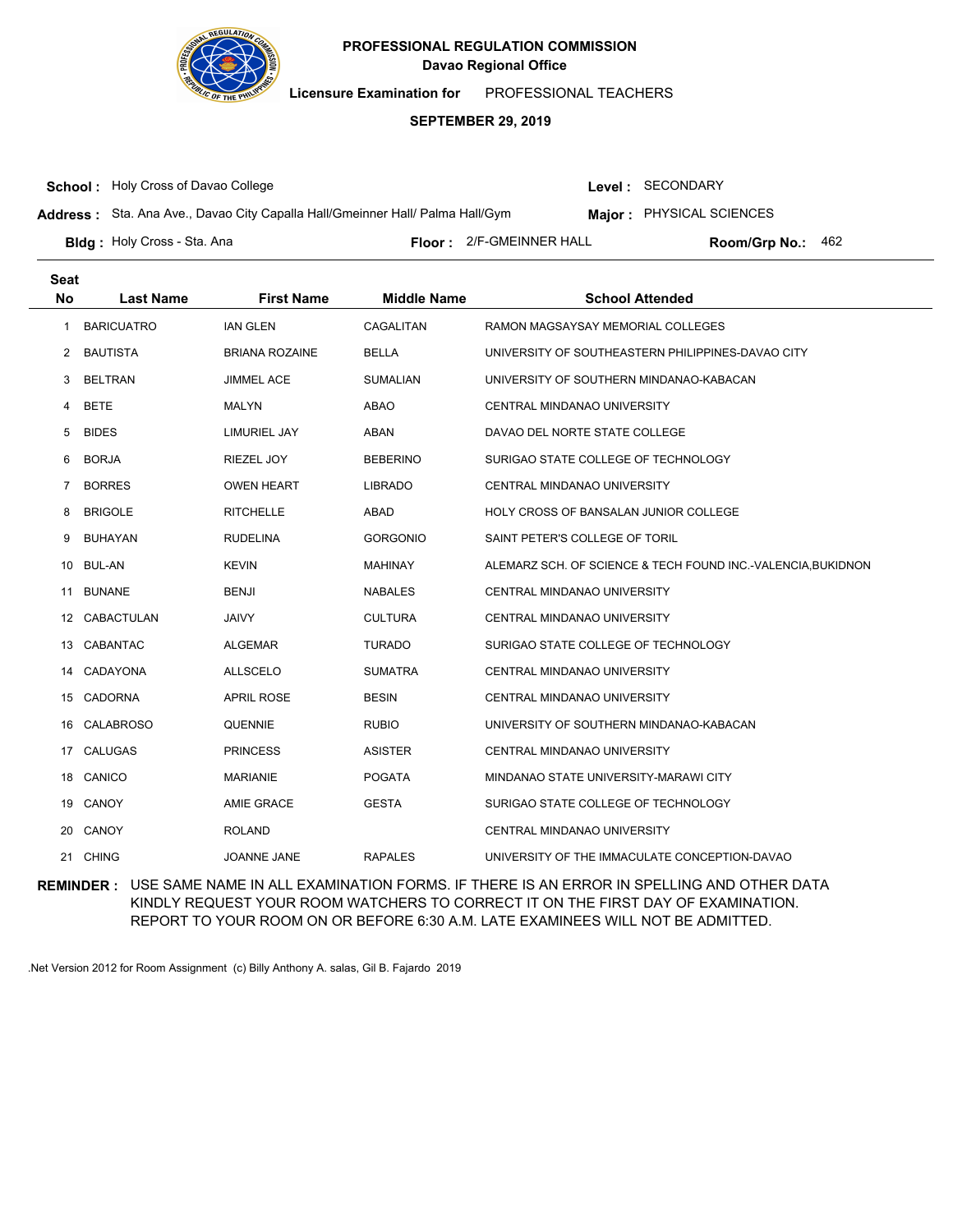

**Licensure Examination for**  PROFESSIONAL TEACHERS

### **SEPTEMBER 29, 2019**

**School :** Holy Cross of Davao College

Level : SECONDARY

**Address :** Sta. Ana Ave., Davao City Capalla Hall/Gmeinner Hall/ Palma Hall/Gym

**Major : PHYSICAL SCIENCES** 

**Bldg :** Holy Cross - Sta. Ana **Communist Communist Communist Communist Communist Ploom (Grp No.: Room/Grp No.:** Floor: 2/F-PALMA HALL Room/Grp No.: 463

| <b>Seat</b><br>No | <b>Last Name</b>   | <b>First Name</b>   | <b>Middle Name</b> | <b>School Attended</b>                           |
|-------------------|--------------------|---------------------|--------------------|--------------------------------------------------|
| $\mathbf{1}$      | <b>COBRADO</b>     | ALEXANDREA LILET    | <b>LOLO</b>        | <b>CENTRAL MINDANAO UNIVERSITY</b>               |
| 2                 | <b>CUSTOYA</b>     | <b>LYRAMAE</b>      | <b>ALFEREZ</b>     | <b>CENTRAL MINDANAO UNIVERSITY</b>               |
| 3                 | <b>DAGOHOY</b>     | <b>JOIE VINCENT</b> | <b>RABAÑO</b>      | UNIVERSITY OF THE PHILIPPINES-MINDANAO           |
| 4                 | <b>DAHILOG</b>     | YBUR CLIEVE OLSEN   | <b>BERJES</b>      | CENTRAL MINDANAO UNIVERSITY                      |
| 5                 | DATO-ON            | ELAIKAH KEITH       | <b>GARCIA</b>      | PHILIPPINE NORMAL UNIVERSITY- MINDANAO           |
| 6                 | <b>DATU EMBANG</b> | <b>FAHAD</b>        | <b>MAMADRA</b>     | NOTRE DAME OF SALAMAN COLLEGE                    |
| 7                 | <b>DATUKAN</b>     | ABDULRAOF           | <b>YUNOS</b>       | MINDANAO STATE UNIVERSITY-MAGUINDANAO            |
| 8                 | DELLATAN           | <b>KAREN</b>        | <b>TECSON</b>      | PHILIPPINE NORMAL UNIVERSITY- MINDANAO           |
| 9                 | <b>DELORIA</b>     | <b>KATHLEEN</b>     | TAN-AWON           | NOTRE DAME RVM COLLEGE OF COTABATO-COTABATO CITY |
| 10                | <b>DIAZ</b>        | MELBERT             | <b>DUMAY</b>       | SURIGAO DEL SUR STATE UNIVERSITY- MAIN CAMPUS    |
| 11                | <b>DIZON</b>       | <b>MARY JOY</b>     | <b>GUIPETACIO</b>  | CENTRAL MINDANAO UNIVERSITY                      |
|                   | 12 DORIGO          | PEEJAY              | <b>GUTIB</b>       | NOTRE DAME OF SALAMAN COLLEGE                    |
| 13                | EROY               | <b>VANESA</b>       | <b>SITJAR</b>      | DAVAO DEL NORTE STATE COLLEGE                    |
| 14                | <b>ERRO</b>        | <b>WENDY</b>        | <b>OLAGUIR</b>     | PHILIPPINE NORMAL UNIVERSITY- MINDANAO           |
| 15                | ESCARLAN           | ARIES JOHN          | SAPANZA            | UNIVERSITY OF SOUTHERN MINDANAO-KABACAN          |
|                   | 16 ESCOBAR         | <b>HANZEL</b>       | <b>TAN</b>         | HOLY CROSS COLLEGE OF CALINAN                    |
| 17                | <b>ESCOSAIS</b>    | <b>REAJEAN</b>      | <b>LOPEZ</b>       | SURIGAO STATE COLLEGE OF TECHNOLOGY              |
| 18                | ESMAEL             | <b>HIYASMIN</b>     | <b>MALA</b>        | SULTAN KUDARAT ISLAMIC ACADEMY                   |
| 19                | <b>ESTAÑOSO</b>    | <b>ELAINE JEAN</b>  | <b>GULAY</b>       | CENTRAL MINDANAO UNIVERSITY                      |
| 20                | <b>ESTOQUE</b>     | <b>EFREN JR</b>     | <b>MANONGDO</b>    | CENTRAL MINDANAO UNIVERSITY                      |
|                   | 21 FLORES          | <b>DYVIE</b>        | CALUNSAG           | SURIGAO STATE COLLEGE OF TECHNOLOGY              |

**REMINDER :** USE SAME NAME IN ALL EXAMINATION FORMS. IF THERE IS AN ERROR IN SPELLING AND OTHER DATA KINDLY REQUEST YOUR ROOM WATCHERS TO CORRECT IT ON THE FIRST DAY OF EXAMINATION. REPORT TO YOUR ROOM ON OR BEFORE 6:30 A.M. LATE EXAMINEES WILL NOT BE ADMITTED.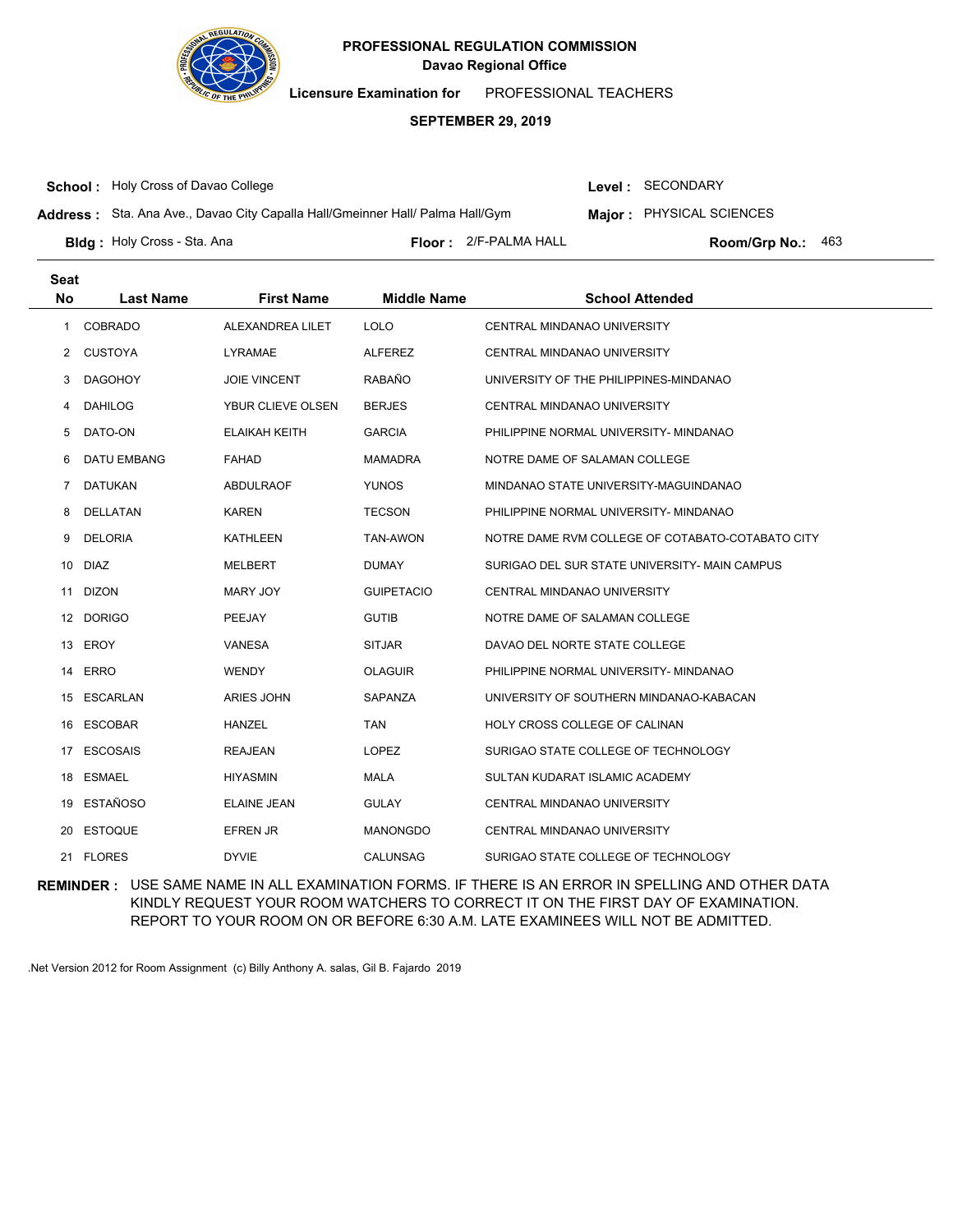

**Licensure Examination for**  PROFESSIONAL TEACHERS

### **SEPTEMBER 29, 2019**

**School :** Holy Cross of Davao College

Level : SECONDARY

**Address :** Sta. Ana Ave., Davao City Capalla Hall/Gmeinner Hall/ Palma Hall/Gym

**Major : PHYSICAL SCIENCES** 

**Bldg :** Holy Cross - Sta. Ana **Communist Communist Communist Communist Communist Ploom (Grp No.: Room/Grp No.:** 

Floor: 2/F-PALMA HALL Room/Grp No.: 464

| <b>Seat</b><br><b>No</b> | <b>Last Name</b> | <b>First Name</b>             | <b>Middle Name</b> | <b>School Attended</b>                               |
|--------------------------|------------------|-------------------------------|--------------------|------------------------------------------------------|
| $\mathbf{1}$             | <b>FLORES</b>    | <b>LORAINE JANNE</b>          | <b>PENIOLA</b>     | NOTRE DAME RVM COLLEGE OF COTABATO-COTABATO CITY     |
| 2                        | <b>GACMATAN</b>  | <b>ERICA MAY</b>              | <b>MONTEJO</b>     | PHILIPPINE NORMAL UNIVERSITY- MINDANAO               |
| 3                        | <b>GALINDO</b>   | <b>HONEY FAITH</b>            | <b>MIRAS</b>       | PHILIPPINE NORMAL UNIVERSITY- MINDANAO               |
| 4                        | <b>GAMIL</b>     | <b>ARNEF</b>                  | <b>DUBDUBAN</b>    | SURIGAO STATE COLLEGE OF TECHNOLOGY                  |
| 5                        | <b>GILBERO</b>   | <b>HARVIN JAY</b>             | <b>ALESTRE</b>     | DAVAO ORIENTAL STATE COLLEGE OF SCIENCE & TECHNOLOGY |
| 6                        | GO               | <b>MA. LAARNIE GRACE</b>      | <b>BOJOS</b>       | NOTRE DAME RVM COLLEGE OF COTABATO-COTABATO CITY     |
| $\overline{7}$           | <b>GOMEZ</b>     | <b>HELNER</b>                 | <b>IDJAO</b>       | PHILIPPINE NORMAL UNIVERSITY- MINDANAO               |
| 8                        | <b>GUMIMBA</b>   | <b>EMMALYN</b>                | LABI               | DAVAO ORIENTAL STATE COLLEGE OF SCIENCE & TECHNOLOGY |
| 9                        | <b>HAMOY</b>     | <b>SUNDAY</b>                 | <b>GATCHALIAN</b>  | ATENEO DE MANILA UNIVERSITY-Q.C.                     |
| 10                       | <b>HAVANA</b>    | <b>JENEVIE</b>                | <b>MAGCANAN</b>    | SAINT MARY'S COLLEGE-TAGUM                           |
| 11                       | <b>HENDINA</b>   | <b>APRIL GRACE</b>            | <b>TEJOC</b>       | CENTRAL MINDANAO UNIVERSITY                          |
| 12                       | <b>HERMOSO</b>   | <b>ORLANDO</b>                | <b>GICA</b>        | <b>HOLY CROSS OF BANSALAN JUNIOR COLLEGE</b>         |
| 13                       | <b>ILIGAN</b>    | <b>MARIA CAREY</b>            | <b>BACTONG</b>     | CENTRAL MINDANAO UNIVERSITY                          |
| 14                       | <b>INGUITO</b>   | DHODES MIKE KENNETH GENERALAO |                    | ATENEO DE DAVAO UNIVERSITY                           |
| 15                       | <b>JIMENEZ</b>   | <b>LORY ANN</b>               | <b>RUBIO</b>       | <b>CENTRAL MINDANAO UNIVERSITY</b>                   |
| 16                       | JUANDAY          | <b>MARJUN</b>                 | <b>TALIPASAN</b>   | NOTRE DAME OF SALAMAN COLLEGE                        |
|                          | 17 KUSAIN        | <b>JUDE</b>                   | KANDIDATU          | MINDANAO STATE UNIVERSITY-MAGUINDANAO                |
| 18                       | LANTICSE         | <b>ROWENA</b>                 | <b>FERNANDEZ</b>   | NORTHEASTERN MINDANAO COLL.                          |
|                          | 19 LANUS         | <b>ORBELITO</b>               | <b>MAGKIDONG</b>   | DAVAO ORIENTAL STATE COLLEGE OF SCIENCE & TECHNOLOGY |
|                          | 20 LASTRA        | <b>KRISTAL</b>                | AWA                | CENTRAL MINDANAO UNIVERSITY                          |
| 21                       | LATIP            | <b>NORHAIMA</b>               | SANGGUYOD          | MINDANAO STATE UNIVERSITY-MAGUINDANAO                |

**REMINDER :** USE SAME NAME IN ALL EXAMINATION FORMS. IF THERE IS AN ERROR IN SPELLING AND OTHER DATA KINDLY REQUEST YOUR ROOM WATCHERS TO CORRECT IT ON THE FIRST DAY OF EXAMINATION. REPORT TO YOUR ROOM ON OR BEFORE 6:30 A.M. LATE EXAMINEES WILL NOT BE ADMITTED.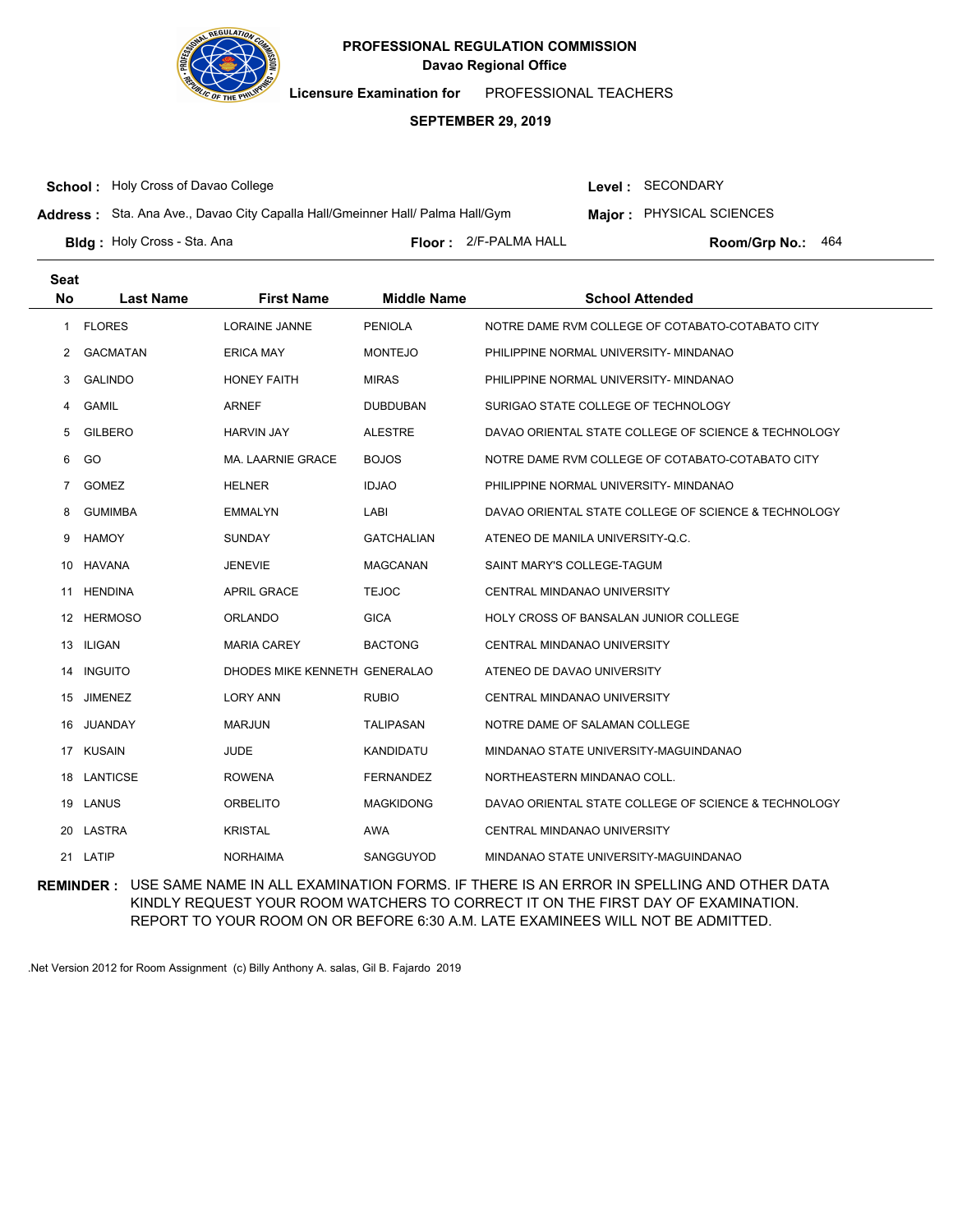

**Licensure Examination for**  PROFESSIONAL TEACHERS

### **SEPTEMBER 29, 2019**

**School :** Holy Cross of Davao College

**Seat**

Level : SECONDARY

**Address :** Sta. Ana Ave., Davao City Capalla Hall/Gmeinner Hall/ Palma Hall/Gym

**Major : PHYSICAL SCIENCES** 

**Bldg :** Holy Cross - Sta. Ana **Communist Communist Communist Communist Communist Ploom (Grp No.: Room/Grp No.:** 

Floor: 2/F-PALMA HALL Room/Grp No.: 465

| υσαι                 |                   |                      |                    |                                                      |
|----------------------|-------------------|----------------------|--------------------|------------------------------------------------------|
| <b>No</b>            | <b>Last Name</b>  | <b>First Name</b>    | <b>Middle Name</b> | <b>School Attended</b>                               |
| 1                    | LAWAS             | <b>LEA MAE</b>       | <b>ALPAS</b>       | <b>CENTRAL MINDANAO UNIVERSITY</b>                   |
| $\mathbf{2}^{\circ}$ | LINAZA            | <b>ALIPIO III</b>    | <b>OMIPLE</b>      | MINDANAO STATE UNIVERSITY-MAGUINDANAO                |
| 3                    | LUGAGAY           | <b>KRISTELLE</b>     | <b>GONZAGA</b>     | PHILIPPINE NORMAL UNIVERSITY- MINDANAO               |
| 4                    | <b>MADOC</b>      | <b>MARY JOY</b>      | <b>AMADO</b>       | DAVAO ORIENTAL STATE COLLEGE OF SCIENCE & TECHNOLOGY |
| 5                    | <b>MAKADLA</b>    | AMRAIDA              | <b>AGAO</b>        | SULTAN KUDARAT ISLAMIC ACADEMY                       |
| 6                    | <b>MAKAKENA</b>   | <b>ANALYN</b>        | <b>GALENDO</b>     | MINDANAO STATE UNIVERSITY-MAGUINDANAO                |
| 7                    | <b>MAMA</b>       | <b>JULYKA</b>        | <b>MUSTAPHA</b>    | NOTRE DAME RVM COLLEGE OF COTABATO-COTABATO CITY     |
| 8                    | <b>MAMAC</b>      | <b>JESSA</b>         | <b>TABA</b>        | SURIGAO DEL SUR STATE UNIVERSITY- MAIN CAMPUS        |
| 9                    | <b>MARFIL</b>     | <b>MORIS</b>         | <b>PAYAPAY</b>     | MINDANAO STATE UNIVERSITY-MAGUINDANAO                |
| 10                   | <b>MARQUEZ</b>    | <b>NICHOLE</b>       | <b>PESADO</b>      | DAVAO ORIENTAL STATE COLLEGE OF SCIENCE & TECHNOLOGY |
| 11                   | MAXEY             | <b>ERROLE</b>        | <b>AUGUSTO</b>     | DAVAO ORIENTAL STATE COLLEGE OF SCIENCE & TECHNOLOGY |
| 12                   | MEMBRADO          | <b>KERWIN</b>        | <b>DELOSO</b>      | PHILIPPINE NORMAL UNIVERSITY- MINDANAO               |
| 13                   | <b>MIDTIMBANG</b> | <b>ASRAF</b>         | <b>ABDULLAH</b>    | MINDANAO STATE UNIVERSITY-MAGUINDANAO                |
| 14                   | <b>MIDTIMBANG</b> | <b>PAHMIA</b>        | SALIM              | MINDANAO STATE UNIVERSITY-MAGUINDANAO                |
| 15                   | <b>MONDAY</b>     | <b>RESA MAE</b>      | <b>VILLARIN</b>    | DAVAO ORIENTAL STATE COLLEGE OF SCIENCE & TECHNOLOGY |
| 16                   | <b>MORENO</b>     | <b>JIA</b>           | ALMEÑE             | PHILIPPINE NORMAL UNIVERSITY- MINDANAO               |
| 17                   | <b>NAHIAL</b>     | YEDDA MARIE          | <b>CAMPOS</b>      | CENTRAL MINDANAO UNIVERSITY                          |
| 18.                  | <b>NAHINE</b>     | <b>GEMZONREY</b>     | <b>HEDA</b>        | <b>CENTRAL MINDANAO UNIVERSITY</b>                   |
| 19                   | <b>NAZARETH</b>   | <b>MARY GRACE</b>    | <b>ALBANO</b>      | DAVAO ORIENTAL STATE COLLEGE OF SCIENCE & TECHNOLOGY |
| 20                   | NUÑEZ             | <b>JOSHUA PHILIP</b> | CORTECIANO         | DAVAO ORIENTAL STATE COLLEGE OF SCIENCE & TECHNOLOGY |
|                      | 21 OBENZA         | <b>JULIUS</b>        | <b>AMADO</b>       | DAVAO ORIENTAL STATE COLLEGE OF SCIENCE & TECHNOLOGY |

**REMINDER :** USE SAME NAME IN ALL EXAMINATION FORMS. IF THERE IS AN ERROR IN SPELLING AND OTHER DATA KINDLY REQUEST YOUR ROOM WATCHERS TO CORRECT IT ON THE FIRST DAY OF EXAMINATION. REPORT TO YOUR ROOM ON OR BEFORE 6:30 A.M. LATE EXAMINEES WILL NOT BE ADMITTED.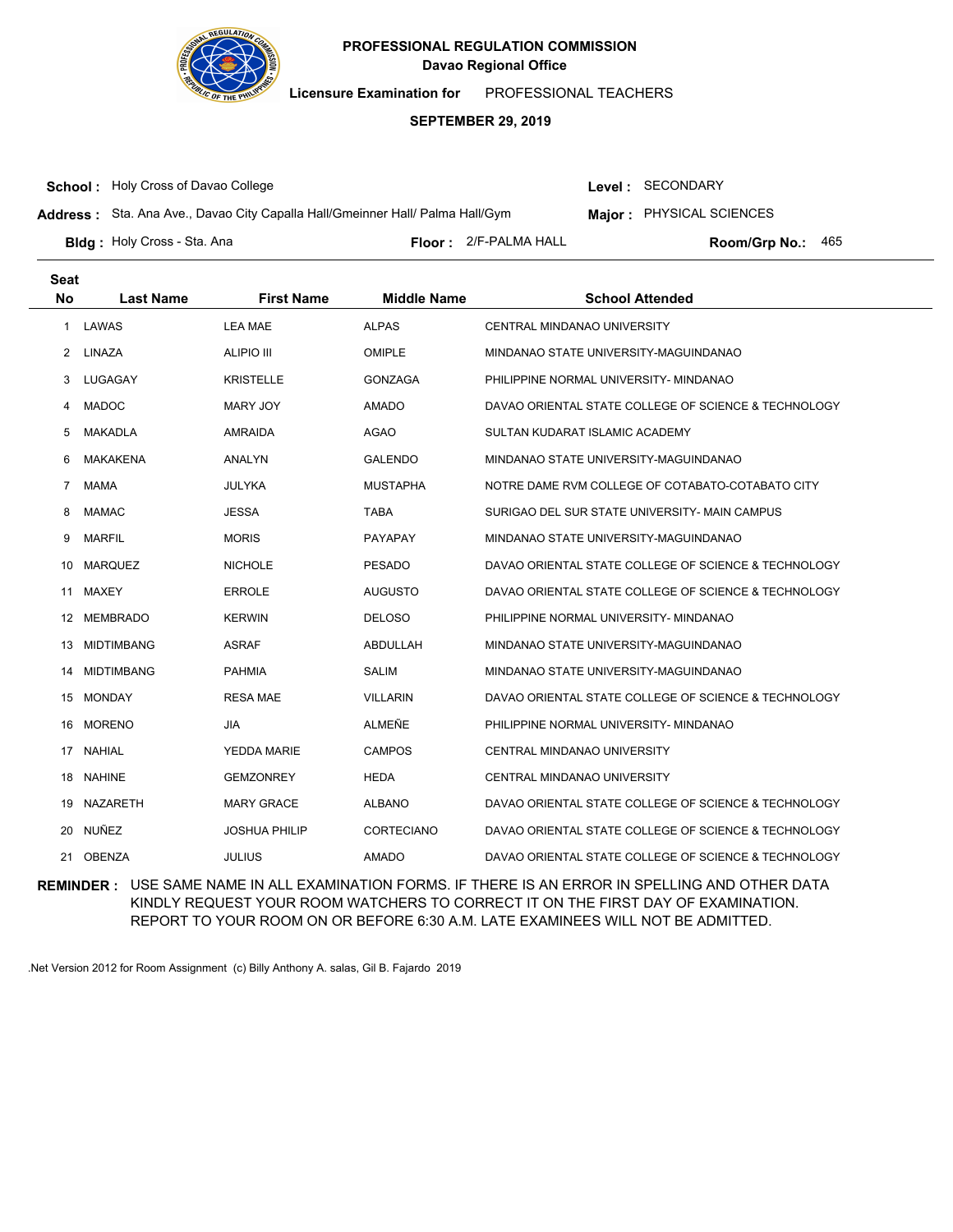

**Licensure Examination for**  PROFESSIONAL TEACHERS

### **SEPTEMBER 29, 2019**

**School :** Holy Cross of Davao College

Level : SECONDARY

**Address :** Sta. Ana Ave., Davao City Capalla Hall/Gmeinner Hall/ Palma Hall/Gym

**Major : PHYSICAL SCIENCES** 

**Bldg :** Holy Cross - Sta. Ana **Communist Communist Communist Communist Communist Ploom (Grp No.: Room/Grp No.:** 

Floor: 2/F-PALMA HALL Room/Grp No.: 466

| <b>Seat</b><br>No | <b>Last Name</b> | <b>First Name</b>    | <b>Middle Name</b> | <b>School Attended</b>                               |
|-------------------|------------------|----------------------|--------------------|------------------------------------------------------|
| $\mathbf{1}$      | PADADA           | <b>JAICAMIA</b>      | <b>ACEBRON</b>     | DAVAO ORIENTAL STATE COLLEGE OF SCIENCE & TECHNOLOGY |
| $\overline{2}$    | <b>PALMA</b>     | <b>JEANETTE ROSE</b> | <b>CUAMAG</b>      | CENTRAL MINDANAO UNIVERSITY                          |
| 3                 | PELLAZAR         | <b>JUDY ANN</b>      |                    | CENTRAL MINDANAO UNIVERSITY                          |
| 4                 | PERNITO          | <b>DANICA</b>        | <b>ERANDIO</b>     | PHILIPPINE NORMAL UNIVERSITY- MINDANAO               |
| 5                 | <b>PITANG</b>    | <b>CHARLES KIN</b>   | <b>NASTOR</b>      | SAN PEDRO COLLEGE-DAVAO CITY                         |
| 6                 | <b>PRESENTE</b>  | <b>REMEGIO JR</b>    | <b>DIVINO</b>      | ATENEO DE DAVAO UNIVERSITY                           |
| 7                 | <b>REBOTE</b>    | <b>APRIL LOVE</b>    | <b>NUQUI</b>       | UNIVERSITY OF THE PHILIPPINES-MINDANAO               |
| 8                 | <b>REQUIZO</b>   | <b>IVY</b>           | <b>JACOMILLA</b>   | UNIVERSITY OF MINDANAO-DAVAO CITY                    |
| 9                 | <b>RIVAS</b>     | <b>HANNAH ESTHER</b> | <b>MALUPA</b>      | PHILIPPINE NORMAL UNIVERSITY- MINDANAO               |
| 10                | <b>RODRIGUEZ</b> | <b>IRIS</b>          | <b>CLARO</b>       | DAVAO ORIENTAL STATE COLLEGE OF SCIENCE & TECHNOLOGY |
| 11                | <b>ROMANO</b>    | <b>REY</b>           | <b>SOLIS</b>       | DAVAO DEL NORTE STATE COLLEGE                        |
| 12                | SACRO            | <b>JEANETTE</b>      | <b>FUERTES</b>     | CENTRAL MINDANAO UNIVERSITY                          |
| 13                | SAJULGA          | LEA                  | <b>CONEJO</b>      | CENTRAL MINDANAO UNIVERSITY                          |
| 14                | SALALIMA         | <b>KEVIN</b>         | <b>DELA CRUZ</b>   | UNIVERSITY OF SOUTHEASTERN PHILIPPINES-DAVAO CITY    |
| 15                | SALAZAR          | <b>ANDREW BRYAN</b>  | <b>LLIDO</b>       | PHILIPPINE NORMAL UNIVERSITY- MINDANAO               |
| 16                | SALVADOR         | <b>JESSAMIE</b>      | <b>PIALAN</b>      | DAVAO ORIENTAL STATE COLLEGE OF SCIENCE & TECHNOLOGY |
| 17                | SAMAD            | <b>SAMRAINIE</b>     | <b>MANTAWIL</b>    | MINDANAO STATE UNIVERSITY-MAGUINDANAO                |
| 18                | <b>SAMYAO</b>    | AILE JULLIENE        | <b>MARTINEZ</b>    | PHILIPPINE NORMAL UNIVERSITY- MINDANAO               |
| 19                | <b>SANCHEZ</b>   | <b>CHRISTINE JOY</b> | <b>BEJAR</b>       | CENTRAL MINDANAO UNIVERSITY                          |
| 20                | <b>SANTIAGO</b>  | <b>MAHIRA</b>        | <b>MOHAMMAD</b>    | MINDANAO STATE UNIVERSITY-MAGUINDANAO                |
| 21                | SAPAL            | AL-MOJAHID           | <b>DULOA</b>       | UNIVERSITY OF SOUTHERN MINDANAO-KABACAN              |

**REMINDER :** USE SAME NAME IN ALL EXAMINATION FORMS. IF THERE IS AN ERROR IN SPELLING AND OTHER DATA KINDLY REQUEST YOUR ROOM WATCHERS TO CORRECT IT ON THE FIRST DAY OF EXAMINATION. REPORT TO YOUR ROOM ON OR BEFORE 6:30 A.M. LATE EXAMINEES WILL NOT BE ADMITTED.